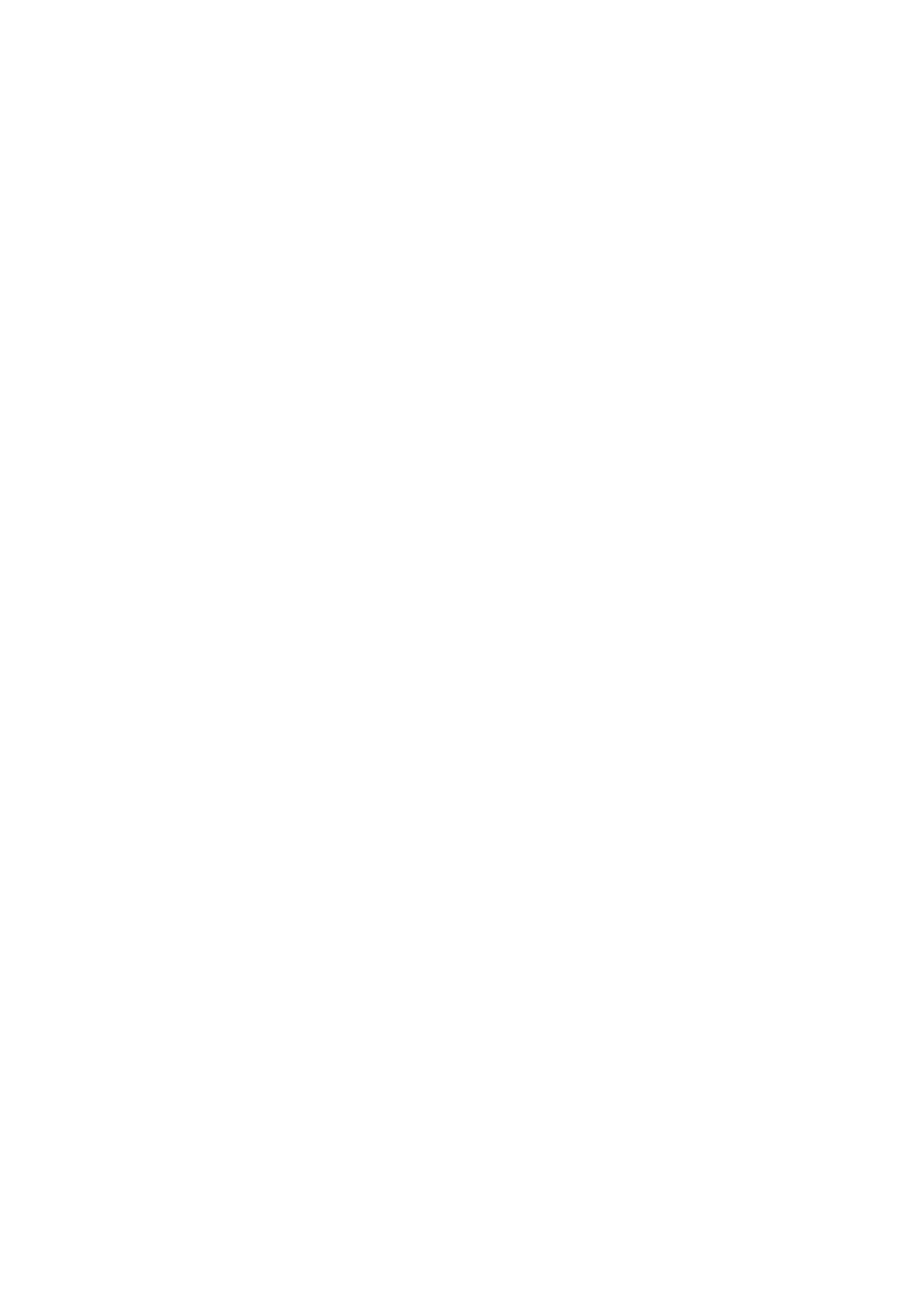### **GENERAL OVERVIEW OF SECTOR**

**The role of banks in the economy is to carry out monetary transactions, e.g. taking in deposits from individuals, granting commercial loans and financing productive investments. During the 1990s the banking world in Europe underwent the "3-D" revolution: deregulation, disintermediation and despecialisation. Nowadays banks can offer their customers the full range of financial services, including savings, loans, mortgages, insurance and securities. Their activities have come in for close scrutiny from the national and European legislators since the financial crisis of 2008-2009.**

Over the past 15 or 20 years the European banking sector has undergone sweeping changes: a huge diversification of its business activities, numerous mergers of institutions (especially owing to the completion of the European single market and the single currency), an increase in the size of establishments and enhanced competition. There has been a fall in the number of banking institutions (9,770 in 1993; 8,348 in 2007) but they have grown in size. As a result the sector is becoming ever more concentrated: in 2007 the five largest banking institutions accounted for 44.3% of the EU's total assets (European Central Bank, *EU Banking Structures*, October 2008).

The financial and economic crisis of 2008 certainly shook up the league table of the most highly capitalised European banks, but the sector is still highly concentrated – if not even more so than before (HSBC and Barclays in the United Kingdom, Santander in Spain, BNP Paribas, Crédit Agricole and Société Générale in France, Crédit suisse, UBS, ING and ABN Amro in the Netherlands, etc.).

Employment was on the increase until 2007, when it peaked at approximately 3.18 million workers, but the financial crisis brought about heavy job losses in 2009. UNI-Europa estimates that 200,000 banking jobs may have fallen victim to the crisis in Europe and North America.

The first point of note from a European perspective is that the banking sector, and above all retail banking, is not particularly integrated Community-wide. 71% of all bank assets across the EU are held by domestic credit institutions. Whereas there is very little involvement of foreign players on domestic markets in the eurozone countries, they are much more heavily involved in the central and eastern European countries, where subsidiaries of eurozone banking groups play a major role.

In addition, although most mergers and acquisitions take place between national banking institutions, cross-border takeovers have become a growing phenomenon since 2003 (buyout of the UK bank Abbey National by Santander in 2004, of the German bank HVB by UniCredito Italiano in 2005, takeover of the Dutch bank ABM AMRO Holding by the Royal Bank of Scotland, Fortis and Banco Santander in 2007, buyout of Fortis by BNP Paribas in 2008, and so on).

One of the main goals of EU legislative activity since the late 1990s has been to promote financial integration in Europe. The Commission has for example sought to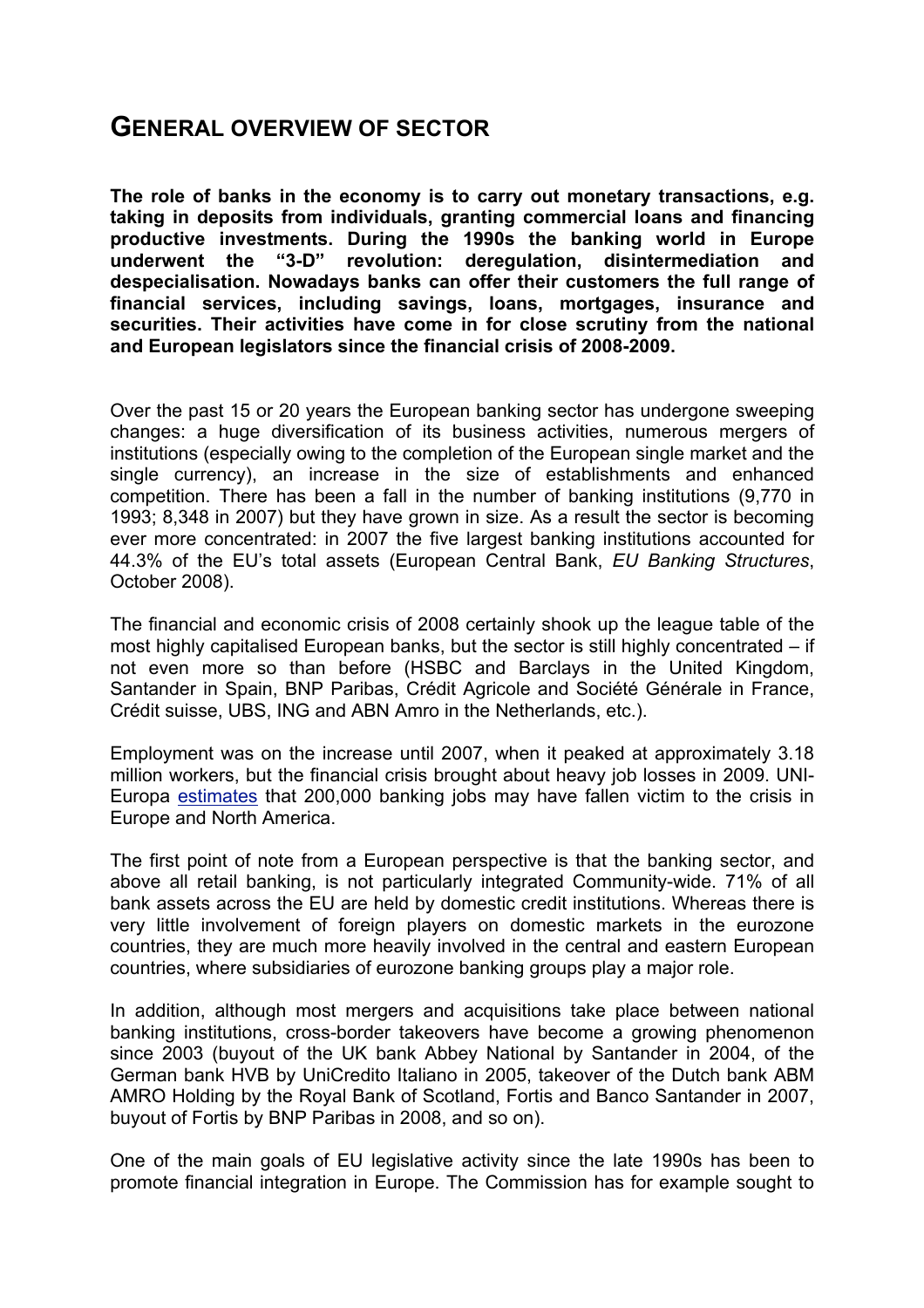align supervisory practices and has been attempting, especially since 2005, to enhance competition among service providers within the EU, particularly on the retail markets. It has moreover drawn up a proposal for a directive to harmonise the handling of merger and acquisition requests within the EU, in order to minimise the regulatory obstacles and political interference in this sphere.

This policy agenda has however been disrupted by the financial crisis. Initially the crisis led to substantial intervention by governments to prevent banks from failing, and to a consolidation of the sector (buyout of Dresdner Bank by Commerzbank and of IKB by Lonestar in Germany, merger of the Caisse d'Epargne and Banque Populaire groups in France, buyout of Fortis by BNP Paribas). Thereafter the need for tighter supervision and regulation, preventing so-called "systemic" banks from taking unwarranted risks that endanger the economy as a whole, became a political priority. But, as long as certain Member States continue to jealously guard their national prerogatives in this sector, it will remain very tricky to implement this political priority.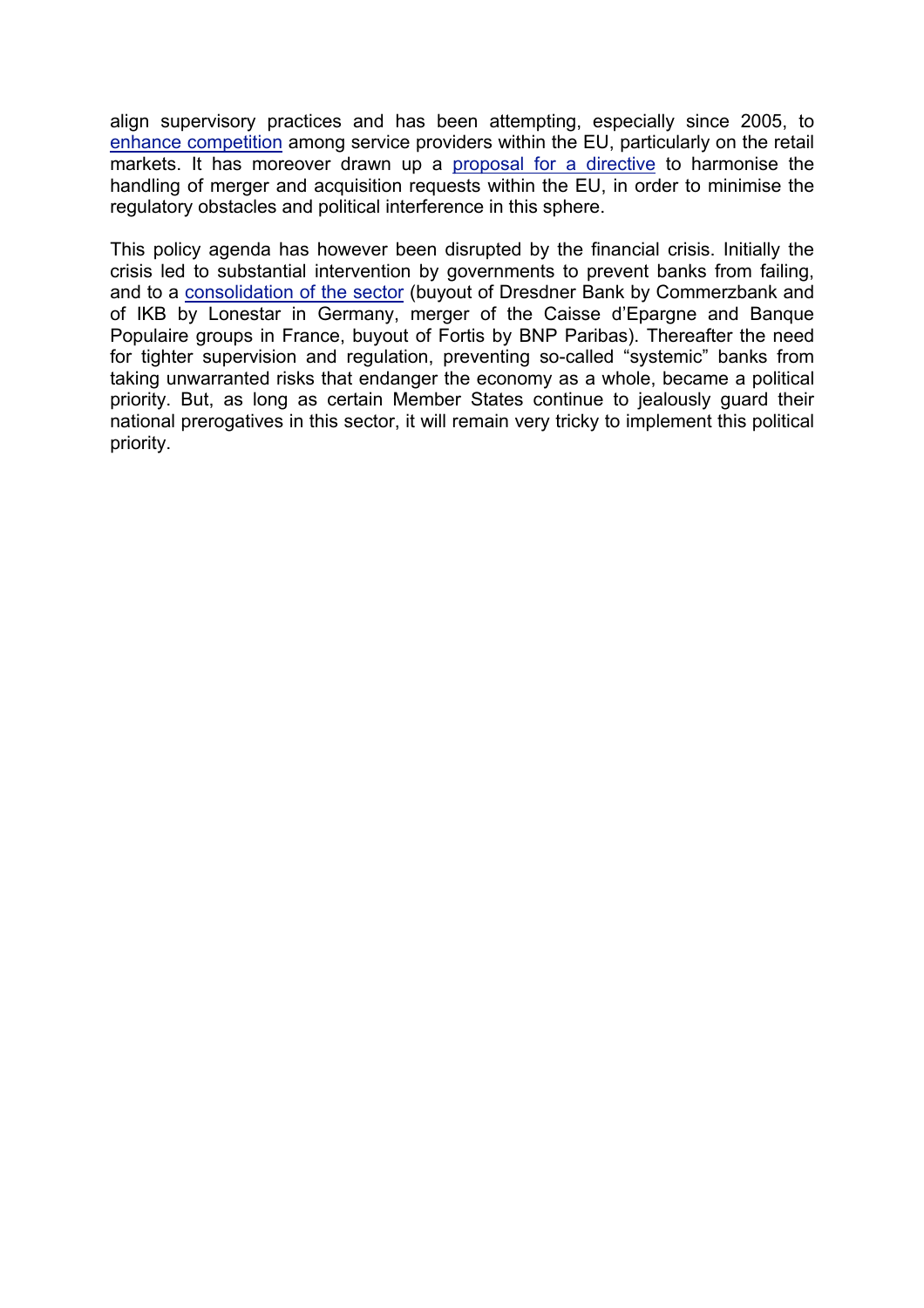### **PARTICIPANTS AND CHALLENGES**

**Nationally, trade unions are well established in the banking sector on the whole, and social dialogue can be regarded as a factor of industrial peace. At European level the social partners embarked on European social dialogue in 1990 in an informal working group; these talks then continued within the Sectoral Social Dialogue Committee (SSDC), established in November 1999.**

The European social partners are, on the workers' side, UNI-Europa Finance (formerly Euro-FIET) and, for the employers, three organisations: the European Banking Federation (EBF), the ESBG (European Saving Banks Group) and the EACB (European Association of Cooperative Banks). These three bodies represent their members' interests vis-à-vis the Community institutions but have no remit in the field of social affairs. They have set up a Banking Committee for European Social Affairs (BCESA), made up of organisations which do have a remit in this field. This remit problem has not been fully resolved, however, and the EBF acts as the main counterpart of UNI-Europa Finance for social dialogue purposes (see on this point Annette Holm Mikkelsen, "Social dialogue committee in the banking sector" in ETUI-REHS, 2005, "Sectoral social dialogue", Transfer, Special issue on Sectoral Social Dialogue, Vol.11, No.3, Autumn 2005). At the request of the social partners the SSDC is chaired by the European Commission.

Social dialogue in this sector has progressed very slowly since the 1990s. In total, only six joint texts have been adopted between 1990 and 2010. The main topics addressed are work organisation (1998 joint opinion), employability and IT (2001 tool), lifelong learning (2003 declaration) and corporate social responsibility (2005 recommendation). The other two texts adopted are a joint study on the "non-bank" phenomenon (1999 tool) and the SSDC rules of procedure (1999).

The 1998 joint opinion is a short document geared to participating in the debate opened up by the European Commission at that time through its Green Paper on "Partnership for a new organisation of work", COM(97)128 final of 16 April 1997.

The 2001 study on employability sought to provide partial answers to a number of questions related to the spread of information technology in the sector (its effects on jobs; the consequences for counter staff, administrative services and head offices; human resources policies, etc.). The study also attempted – albeit with mixed results, according to the social partners themselves – to identify best practice in this area and to put forward some ideas about what role the social partners could play from this point of view. Although various difficulties had to be overcome, the results of these negotiations are nonetheless thought to have been beneficial for the sector. The outcomes were presented at a conference and translated into all the EU languages so as to ensure effective dissemination.

The 2003 joint declaration on lifelong learning is likewise regarded by the social partners as constituting progress in the sectoral social dialogue. It contains recommendations on entry-level skills, recognising and validating competencies and skills, providing information, and employment and retraining through mobilising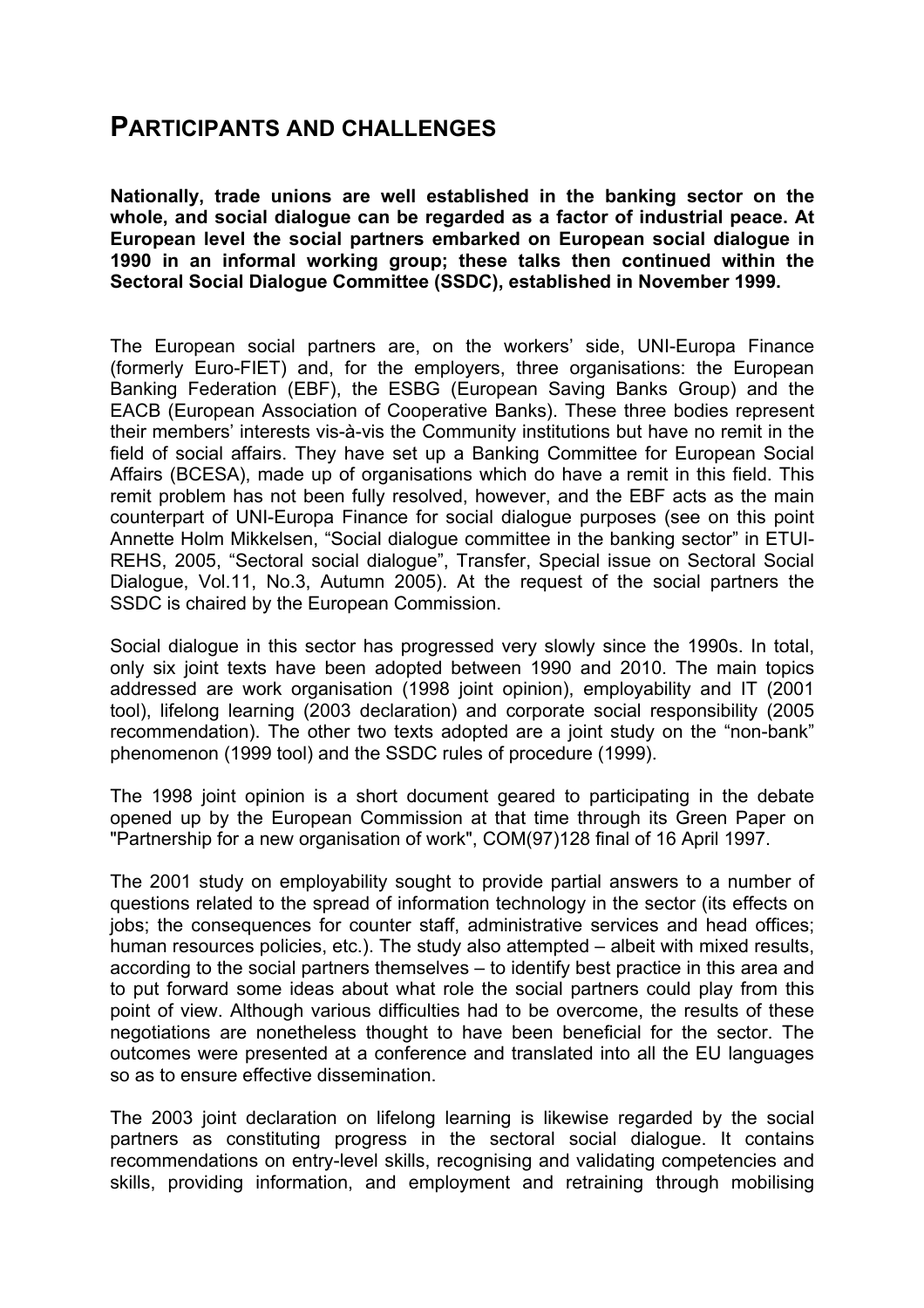resources. This text contains no follow-up procedures and, as such, is classified by the European Social Observatory as a "declaration". It has however been widely circulated and discussed, mainly at a social dialogue conference where the social partners undertook to follow up the text nationally. This document seems to have fed into national collective bargaining in Belgium, Denmark and Italy, according to Mikkelsen (cited above).

Lastly, the preparatory work for the 2005 recommendation on some aspects of corporate social responsibility provoked a significant amount of tension in the employers' camp. The ESBG and the EACB in fact withdrew from the project while the study was underway, pointing out that, whereas they attached importance to corporate social responsibility as a topic, they found the term difficult to define. Moreover, both organisations preferred to await the outcome of the study being undertaken at cross-industry level before embarking on talks in the SSDC. This recommendation, finally adopted in 2005, addresses in particular the issues of minimum social standards in the sector, training, the work/life balance, internal communication and equal opportunities. As categorised by the European Social Observatory, this document constitutes a first-level reciprocal commitment between the social partners, even though the follow-up procedure appears to be particularly weak.

It is also worth noting that in 2006 the social partners carried out a study on the impact of demographic change on human resource management policies. Furthermore, they have conducted various projects since 1999 aimed at involving the new EU Member States in social dialogue in the banking sector. The purpose of these projects was to improve awareness of industrial relations and European social dialogue among the social partners in central and eastern Europe.

The 2008-2009 financial and banking crisis and the related job cuts have led UNI-Europa to call for improved transparency and supervision in the banking system. The succession of restructuring operations has also caused trade union representatives to rethink issues such as lifelong learning, vocational training and skills validation. An initial meeting about the financial crisis, held in February 2009 as part of the social dialogue, resulted in the decision to collect and share information about employment trends in the sector. Unlike in other sectors, and even though it goes to the very heart of the finance industry, the crisis has not resulted in the adoption of any joint texts within the European social dialogue.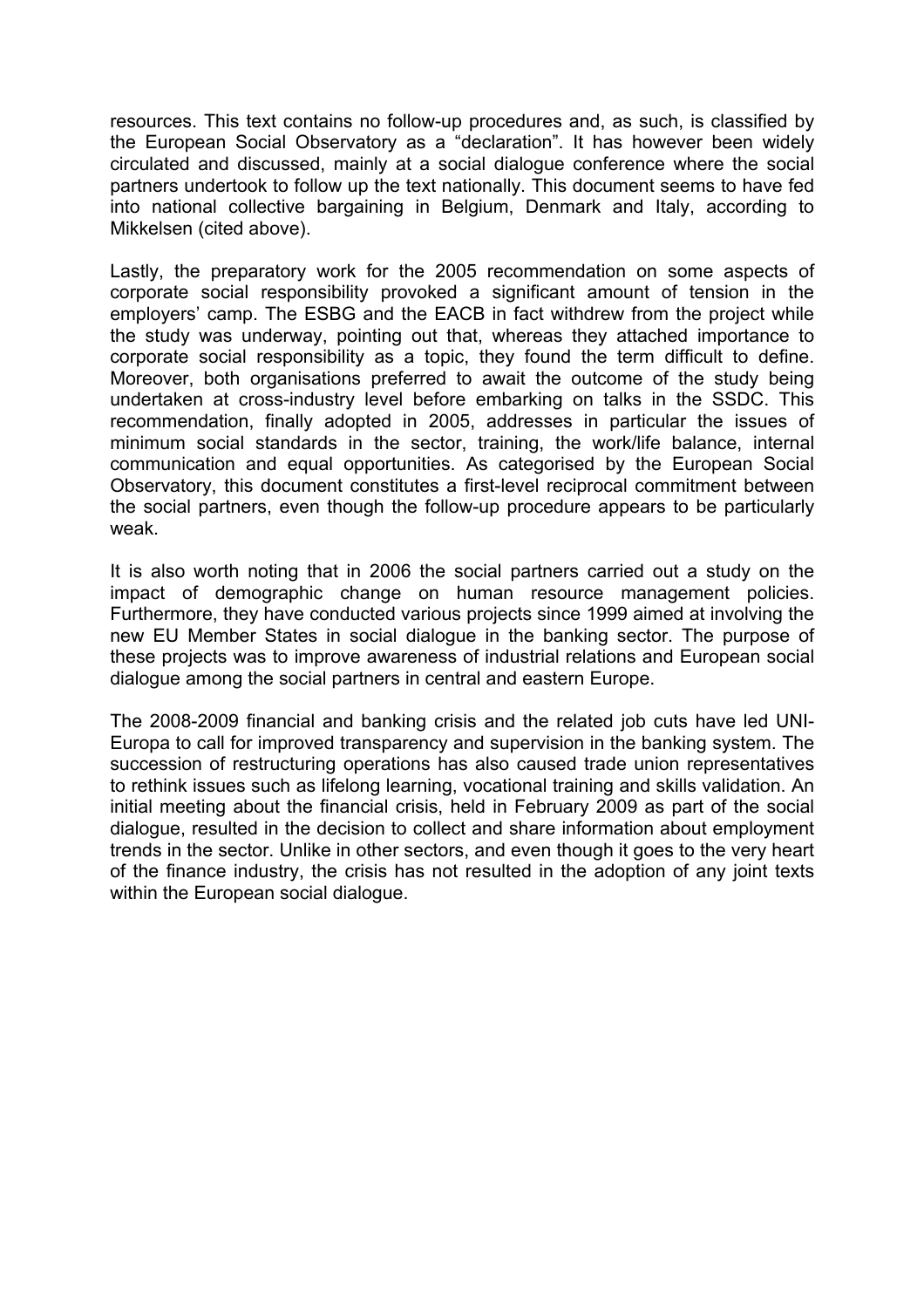## **OUTCOMES**

The European banking sector has engaged in European social dialogue since 1990, first of all informally (1990-1999), and latterly on a formal footing within a SSDC. Only six joint texts have been adopted during those twenty years, and that achievement was confined to the period 1998-2005. Just one of these six documents constitutes a first-level reciprocal commitment: the 2005 recommendation on corporate social responsibility, although its follow-up procedures appear particularly weak.

Compared with other sectors, therefore, social dialogue in the banking sector would seem to be arduous and its implementation slow. The main topics addressed have been work organisation, employability, vocational training and – with rather more difficulty – corporate social responsibility. Unlike in other sectors, the 2008-2009 financial crisis does not yet seem to have bolstered debate and negotiations between the European social partners.

Generally speaking, the European social dialogue would still appear to be in need of a specific European-level driving-force. The social partners agree that they would not wish European collective bargaining to replace national collective bargaining. As A. Holm Mikkelsen points out, one of the main challenges under these circumstances is how, in the context of sectoral social dialogue, to engage in activities that are relevant to the national participants in industrial relations. Both the employers and the unions seem to be torn between their desire to do valuable work that is useful to the national social partners and their fear of jeopardising the outcomes of national or local social dialogue.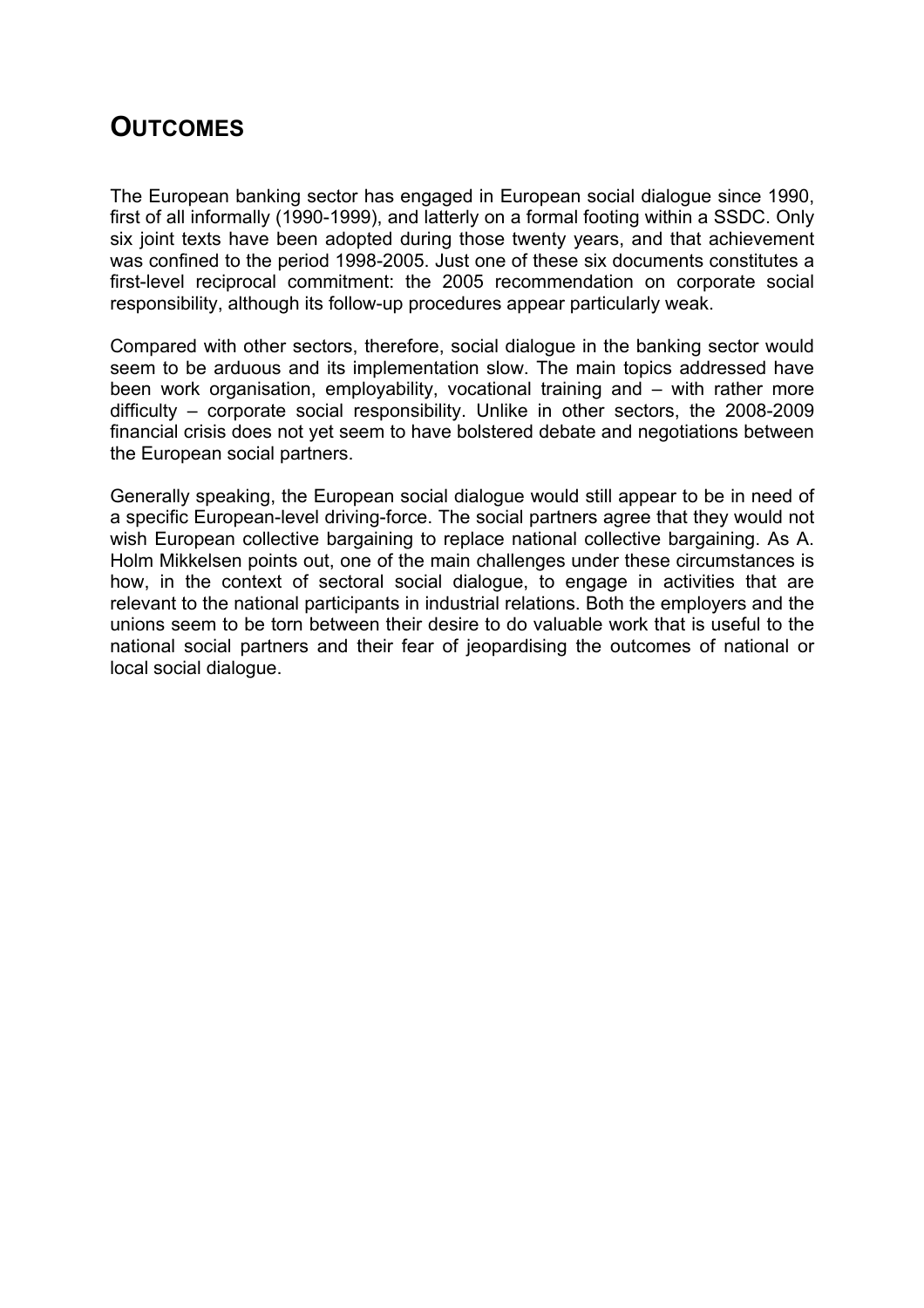# **JOINT TEXTS**

**The "banking" sectoral social dialogue has resulted, since 1998, in the adoption of 6 joint texts.**